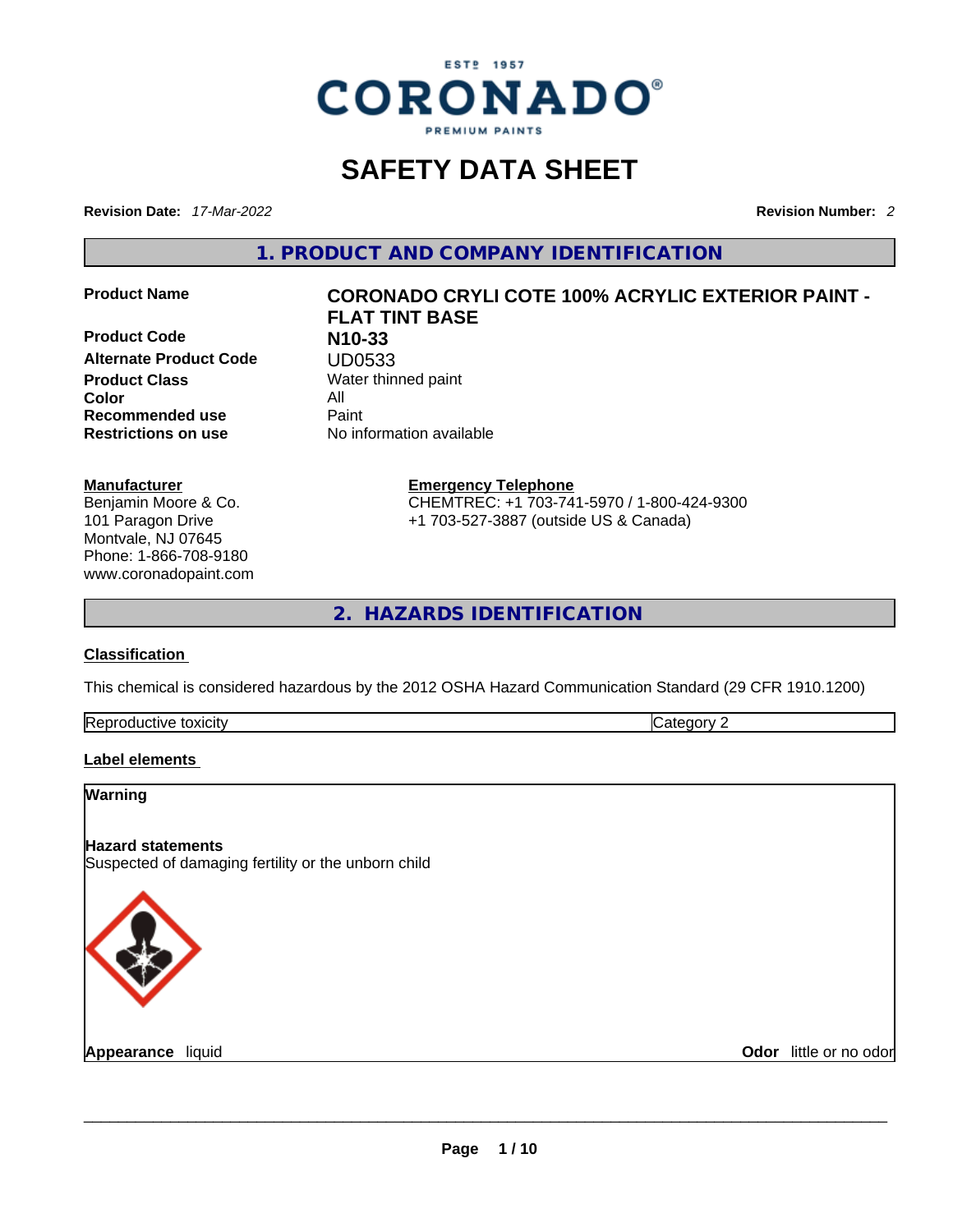#### **Precautionary Statements - Prevention**

Obtain special instructions before use Do not handle until all safety precautions have been read and understood Use personal protective equipment as required

#### **Precautionary Statements - Response**

IF exposed or concerned: Get medical advice/attention

#### **Precautionary Statements - Storage**

Store locked up

#### **Precautionary Statements - Disposal**

Dispose of contents/container to an approved waste disposal plant

#### **Hazards not otherwise classified (HNOC)**

Not applicable

#### **Other information**

No information available

 **WARNING:** This product contains isothiazolinone compounds at levels of <0.1%. These substances are biocides commonly found in most paints and a variety of personal care products as a preservative. Certain individuals may be sensitive or allergic to these substances, even at low levels.

## **3. COMPOSITION INFORMATION ON COMPONENTS**

| <b>Chemical name</b>                          | CAS No.    | Weight-%    |
|-----------------------------------------------|------------|-------------|
| Nepheline svenite                             | 37244-96-5 | $20 - 25$   |
| Titanium dioxide                              | 13463-67-7 | $5 - 10$    |
| Zinc oxide                                    | 1314-13-2  | - 5         |
| Diatomaceous earth                            | 61790-53-2 | - 5         |
| Sodium C14-C16 olefin sulfonate               | 68439-57-6 | $0.1 - 0.5$ |
| 2.2.4-trimethyl-1.3-pentanediol diisobutyrate | 6846-50-0  | $0.1 - 0.5$ |

## **4. FIRST AID MEASURES**

| <b>General Advice</b> | If symptoms persist, call a physician. Show this safety data sheet to the doctor in<br>attendance.       |
|-----------------------|----------------------------------------------------------------------------------------------------------|
| <b>Eye Contact</b>    | Rinse thoroughly with plenty of water for at least 15 minutes and consult a<br>physician.                |
| <b>Skin Contact</b>   | Wash off immediately with soap and plenty of water while removing all<br>contaminated clothes and shoes. |
| <b>Inhalation</b>     | Move to fresh air. If symptoms persist, call a physician.                                                |
| Ingestion             | Clean mouth with water and afterwards drink plenty of water. Consult a physician<br>if necessary.        |
|                       |                                                                                                          |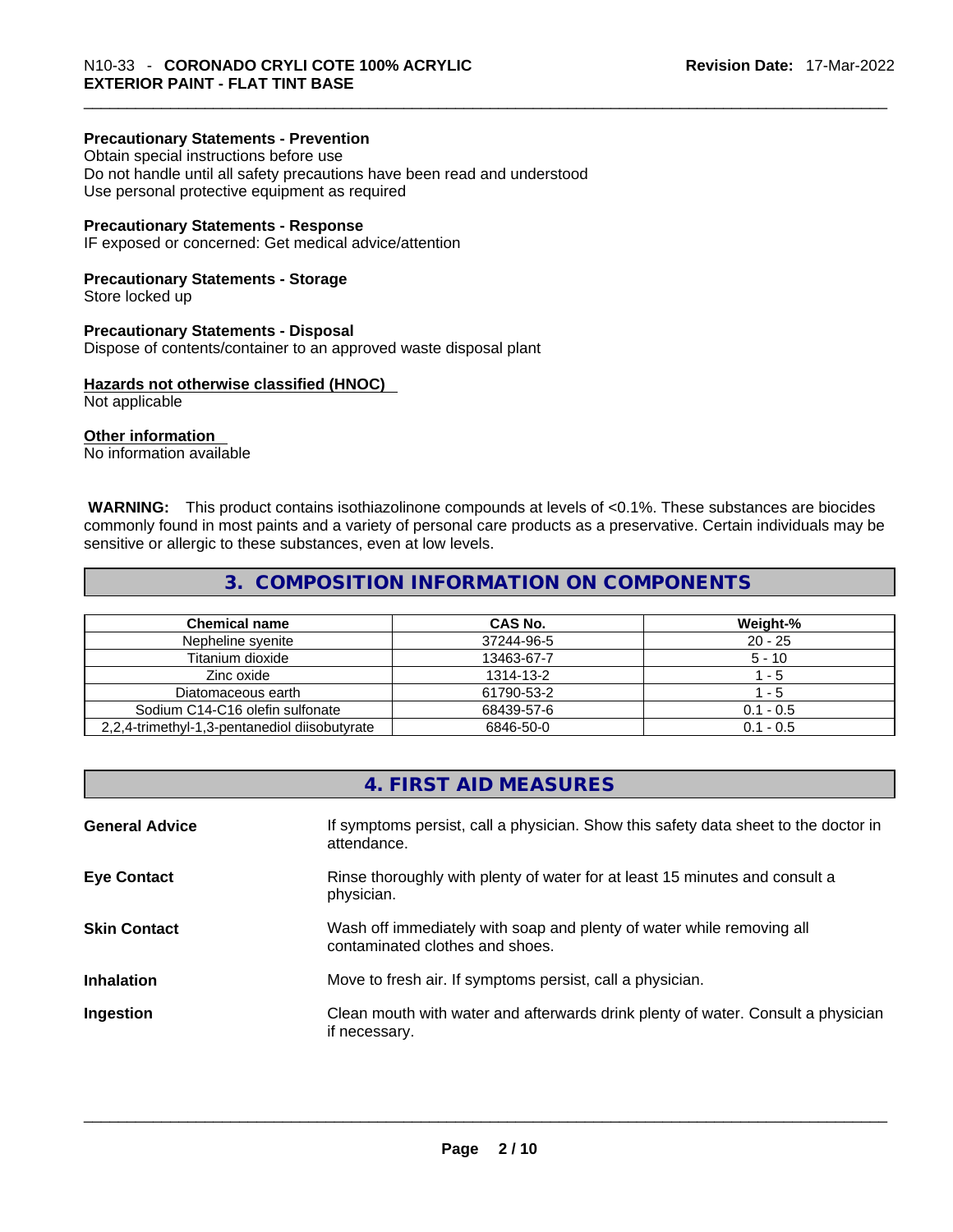**Most Important Symptoms/Effects**  None known.

**Notes To Physician** Treat symptomatically.

**5. FIRE-FIGHTING MEASURES** 

| <b>Suitable Extinguishing Media</b>                                              | Use extinguishing measures that are appropriate to local<br>circumstances and the surrounding environment.                                   |  |
|----------------------------------------------------------------------------------|----------------------------------------------------------------------------------------------------------------------------------------------|--|
| Protective equipment and precautions for firefighters                            | As in any fire, wear self-contained breathing apparatus<br>pressure-demand, MSHA/NIOSH (approved or equivalent)<br>and full protective gear. |  |
| <b>Specific Hazards Arising From The Chemical</b>                                | Closed containers may rupture if exposed to fire or<br>extreme heat.                                                                         |  |
| Sensitivity to mechanical impact                                                 | No.                                                                                                                                          |  |
| Sensitivity to static discharge                                                  | No.                                                                                                                                          |  |
| <b>Flash Point Data</b><br>Flash point (°F)<br>Flash Point (°C)<br><b>Method</b> | Not applicable<br>Not applicable<br>Not applicable                                                                                           |  |
| <b>Flammability Limits In Air</b>                                                |                                                                                                                                              |  |
| Lower flammability limit:<br><b>Upper flammability limit:</b>                    | Not applicable<br>Not applicable                                                                                                             |  |
| Health: 2<br><b>NFPA</b><br>Flammability: 0                                      | Instability: 0<br><b>Special: Not Applicable</b>                                                                                             |  |
| <b>NFPA Legend</b><br>0 - Not Hazardous<br>1 - Slightly                          |                                                                                                                                              |  |

2 - Moderate

3 - High

4 - Severe

*The ratings assigned are only suggested ratings, the contractor/employer has ultimate responsibilities for NFPA ratings where this system is used.* 

*Additional information regarding the NFPA rating system is available from the National Fire Protection Agency (NFPA) at www.nfpa.org.* 

## **6. ACCIDENTAL RELEASE MEASURES**

| <b>Personal Precautions</b>      | Avoid contact with skin, eyes and clothing. Ensure adequate ventilation.                             |
|----------------------------------|------------------------------------------------------------------------------------------------------|
| <b>Other Information</b>         | Prevent further leakage or spillage if safe to do so.                                                |
| <b>Environmental precautions</b> | See Section 12 for additional Ecological Information.                                                |
| <b>Methods for Cleaning Up</b>   | Soak up with inert absorbent material. Sweep up and shovel into suitable<br>containers for disposal. |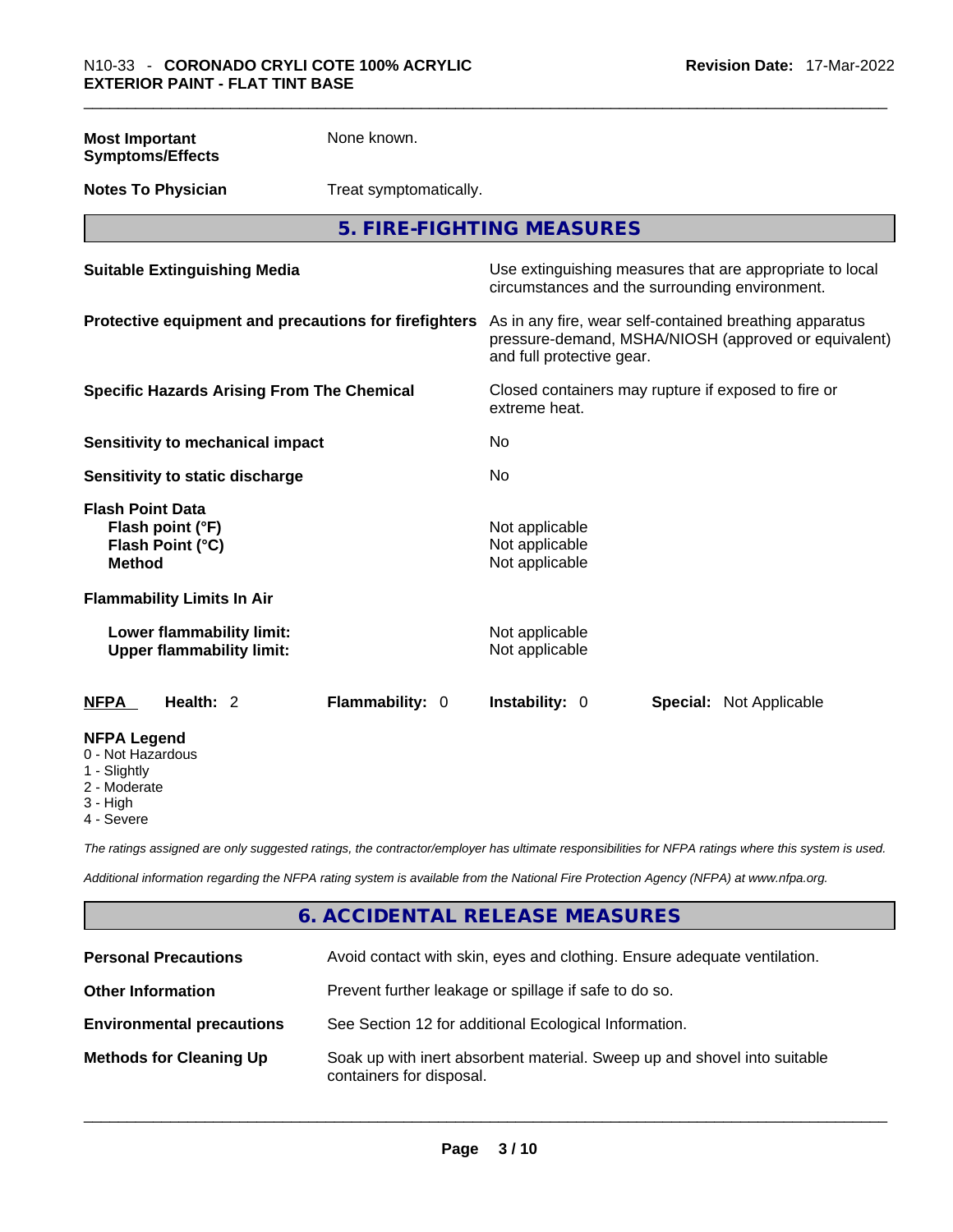## **7. HANDLING AND STORAGE**

| <b>Handling</b>               | Avoid contact with skin, eyes and clothing. Avoid breathing vapors, spray mists or<br>sanding dust. In case of insufficient ventilation, wear suitable respiratory<br>equipment. |  |
|-------------------------------|----------------------------------------------------------------------------------------------------------------------------------------------------------------------------------|--|
| <b>Storage</b>                | Keep container tightly closed. Keep out of the reach of children.                                                                                                                |  |
| <b>Incompatible Materials</b> | No information available                                                                                                                                                         |  |

#### **8. EXPOSURE CONTROLS/PERSONAL PROTECTION**

#### **Exposure Limits**

| <b>Chemical name</b> | <b>ACGIH TLV</b>                                  | <b>OSHA PEL</b>            |
|----------------------|---------------------------------------------------|----------------------------|
| Titanium dioxide     | TWA: $10 \text{ mg/m}^3$                          | 15 mg/m $3$ - TWA          |
| Zinc oxide           | STEL: 10 mg/m <sup>3</sup> respirable particulate | $5 \text{ mg/m}^3$ - TWA   |
|                      | matter                                            | 15 mg/m <sup>3</sup> - TWA |
|                      | TWA: $2 \text{ mg/m}^3$ respirable particulate    |                            |
|                      | matter                                            |                            |
| Diatomaceous earth   | N/E                                               |                            |
|                      |                                                   | 20 mppcf - TWA             |

#### **Legend**

ACGIH - American Conference of Governmental Industrial Hygienists Exposure Limits OSHA - Occupational Safety & Health Administration Exposure Limits N/E - Not Established

| <b>Engineering Measures</b>          | Ensure adequate ventilation, especially in confined areas.                                                                                                                                                                                                                                                                   |
|--------------------------------------|------------------------------------------------------------------------------------------------------------------------------------------------------------------------------------------------------------------------------------------------------------------------------------------------------------------------------|
| <b>Personal Protective Equipment</b> |                                                                                                                                                                                                                                                                                                                              |
| <b>Eye/Face Protection</b>           | Safety glasses with side-shields.                                                                                                                                                                                                                                                                                            |
| <b>Skin Protection</b>               | Protective gloves and impervious clothing.                                                                                                                                                                                                                                                                                   |
| <b>Respiratory Protection</b>        | In operations where exposure limits are exceeded, use a NIOSH approved<br>respirator that has been selected by a technically qualified person for the specific<br>work conditions. When spraying the product or applying in confined areas, wear a<br>NIOSH approved respirator specified for paint spray or organic vapors. |
| <b>Hygiene Measures</b>              | Avoid contact with skin, eyes and clothing. Remove and wash contaminated<br>clothing before re-use. Wash thoroughly after handling.                                                                                                                                                                                          |

## **9. PHYSICAL AND CHEMICAL PROPERTIES**

**Appearance** liquid **Odor Odor Odor Odor Odor Odor** *little or no odor little or no odor little or no odor* **Density (Ibs/gal)** 11.3 - 11.4<br> **Specific Gravity** 1.35 - 1.37 **Specific Gravity** 

**Odor Threshold**<br> **Density (Ibs/gal)**<br> **Density (Ibs/gal)**<br> **Compared Alternation available**<br> **Density (Ibs/gal) pH pH No** information available **Viscosity (cps) Viscosity (cps) No information available Solubility(ies)** No information available \_\_\_\_\_\_\_\_\_\_\_\_\_\_\_\_\_\_\_\_\_\_\_\_\_\_\_\_\_\_\_\_\_\_\_\_\_\_\_\_\_\_\_\_\_\_\_\_\_\_\_\_\_\_\_\_\_\_\_\_\_\_\_\_\_\_\_\_\_\_\_\_\_\_\_\_\_\_\_\_\_\_\_\_\_\_\_\_\_\_\_\_\_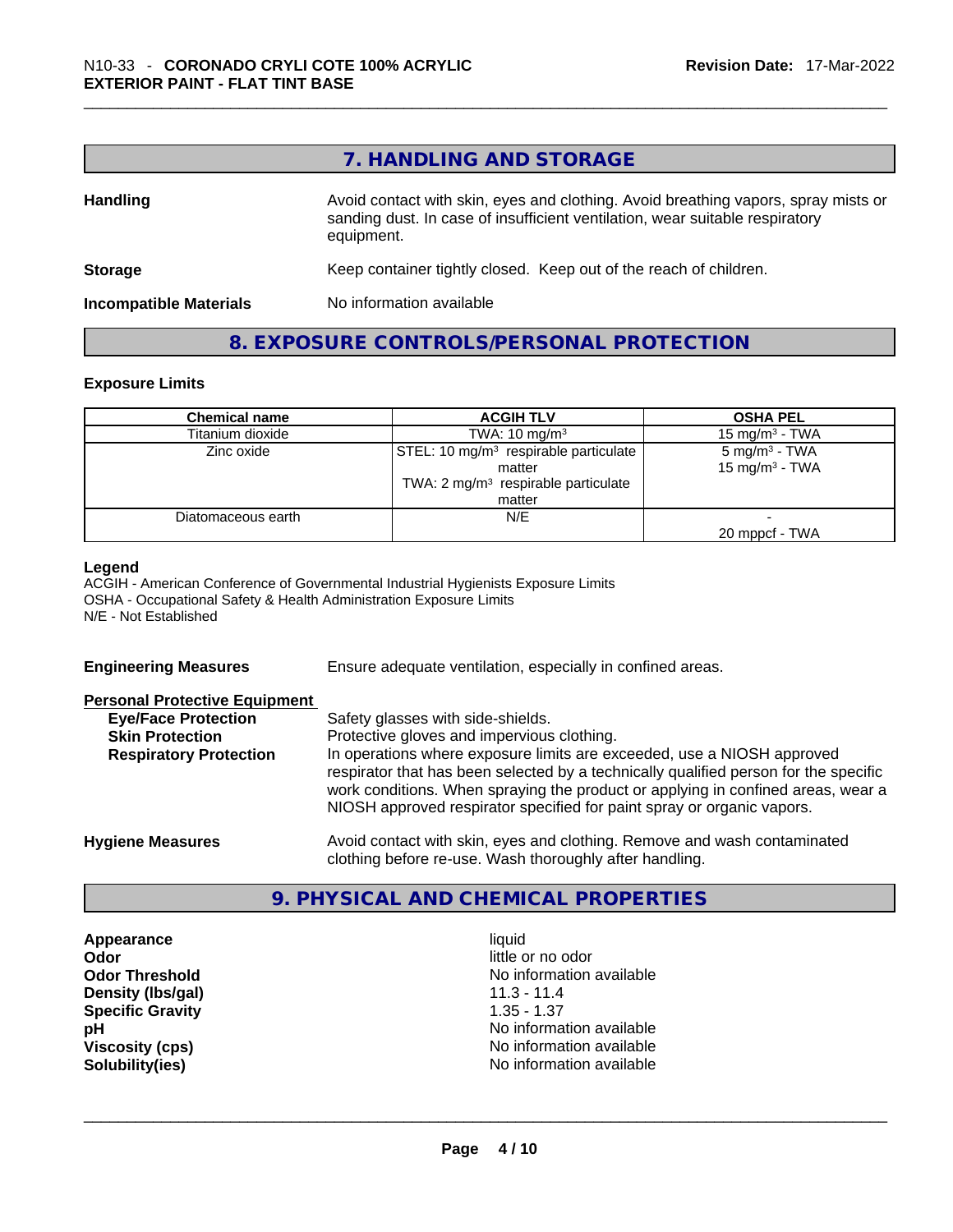**Water solubility Water solubility No information available Evaporation Rate Note 2008 No information available Note 2008 No information available Vapor pressure**  No information available **Vapor pressure No information available Vapor density No information available No information available Wt. % Solids** 50 - 60 **Vol. % Solids** 30 - 40<br> **Wt. % Volatiles** 40 - 50 Wt. % Volatiles **Vol. % Volatiles** 60 - 70 **VOC Regulatory Limit (g/L)** < 50 **Boiling Point (°F)** 212 **Boiling Point (°C)** 100<br> **Preezing point (°F)** 22 **Freezing point (°F) Freezing Point (°C)** 0 **Flash point (°F)** Not applicable **Flash Point (°C)** Not applicable **Method Not applicable Not applicable Flammability (solid, gas)** Not applicable **Upper flammability limit:** Not applicable **Lower flammability limit:** Not applicable **Autoignition Temperature (°F)** No information available **Autoignition Temperature (°C)** No information available **Decomposition Temperature (°F)** No information available **Decomposition Temperature (°C)** No information available **Partition coefficient** No information available

## **10. STABILITY AND REACTIVITY**

| <b>Reactivity</b>                         | Not Applicable                           |
|-------------------------------------------|------------------------------------------|
| <b>Chemical Stability</b>                 | Stable under normal conditions.          |
| <b>Conditions to avoid</b>                | Prevent from freezing.                   |
| <b>Incompatible Materials</b>             | No materials to be especially mentioned. |
| <b>Hazardous Decomposition Products</b>   | None under normal use.                   |
| <b>Possibility of hazardous reactions</b> | None under normal conditions of use.     |

## **11. TOXICOLOGICAL INFORMATION**

#### **Product Information**

#### **Information on likely routes of exposure**

**Principal Routes of Exposure** Eye contact, skin contact and inhalation.

**Acute Toxicity** 

## **Product Information** No information available \_\_\_\_\_\_\_\_\_\_\_\_\_\_\_\_\_\_\_\_\_\_\_\_\_\_\_\_\_\_\_\_\_\_\_\_\_\_\_\_\_\_\_\_\_\_\_\_\_\_\_\_\_\_\_\_\_\_\_\_\_\_\_\_\_\_\_\_\_\_\_\_\_\_\_\_\_\_\_\_\_\_\_\_\_\_\_\_\_\_\_\_\_ **Symptoms related** to the physical, chemical and toxicological characteristics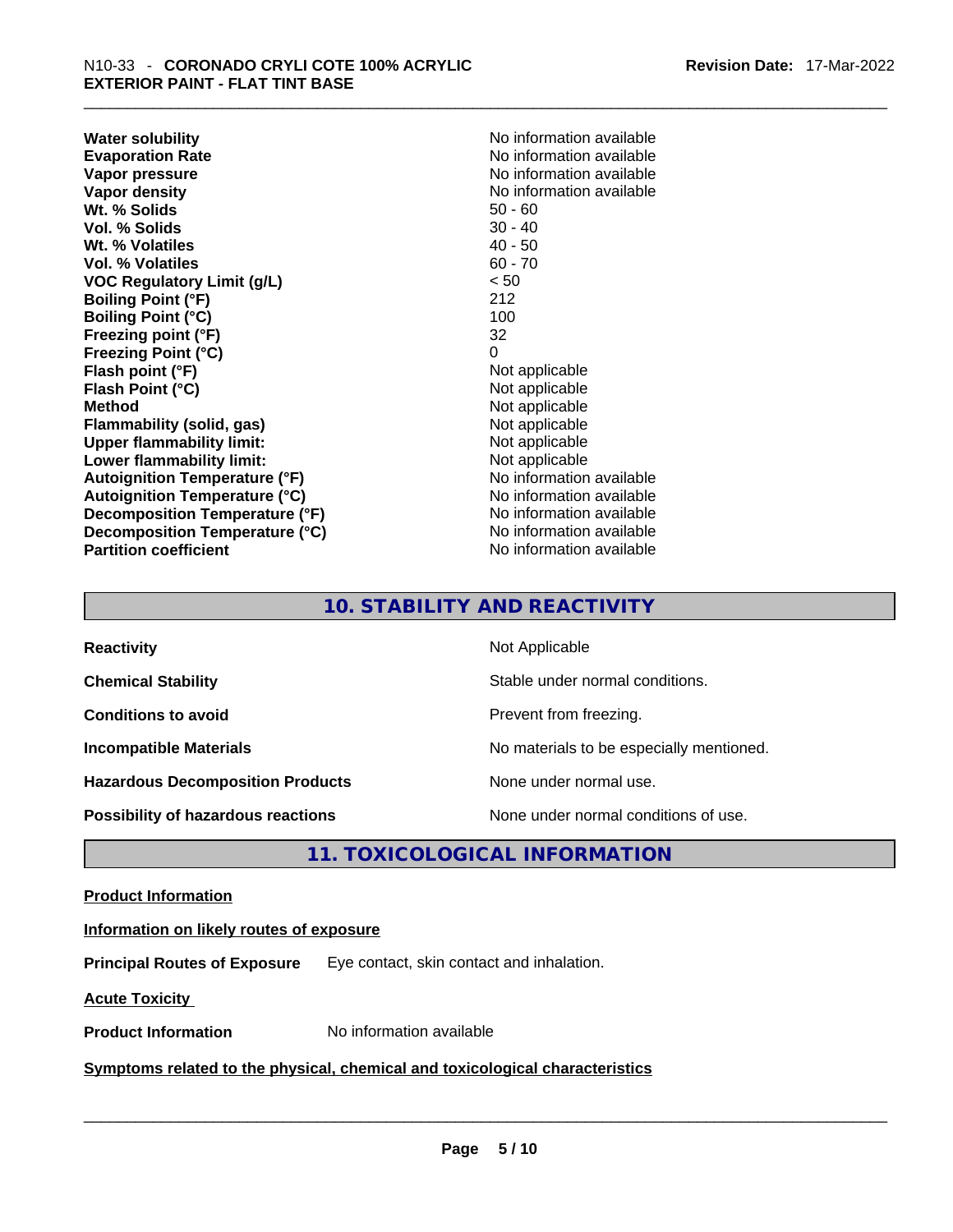**Symptoms** No information available

#### **Delayed and immediate effects as well as chronic effects from short and long-term exposure**

| Eye contact                     | May cause slight irritation.                                                      |
|---------------------------------|-----------------------------------------------------------------------------------|
| <b>Skin contact</b>             | Substance may cause slight skin irritation. Prolonged or repeated contact may dry |
|                                 | skin and cause irritation.                                                        |
| <b>Inhalation</b>               | May cause irritation of respiratory tract.                                        |
| Ingestion                       | Ingestion may cause gastrointestinal irritation, nausea, vomiting and diarrhea.   |
| <b>Sensitization</b>            | No information available                                                          |
| <b>Neurological Effects</b>     | No information available.                                                         |
| <b>Mutagenic Effects</b>        | No information available.                                                         |
| <b>Reproductive Effects</b>     | Possible risk of impaired fertility. Possible risk of harm to the unborn child.   |
| <b>Developmental Effects</b>    | No information available.                                                         |
| Target organ effects            | No information available.                                                         |
| <b>STOT - single exposure</b>   | No information available.                                                         |
| <b>STOT - repeated exposure</b> | No information available.                                                         |
| Other adverse effects           | No information available.                                                         |
| <b>Aspiration Hazard</b>        | No information available                                                          |
|                                 |                                                                                   |

#### **Numerical measures of toxicity**

#### **The following values are calculated based on chapter 3.1 of the GHS document**

#### **ATEmix (oral)** 70645 mg/kg

#### **Component Information**

| Chemical name                                                 | Oral LD50             | Dermal LD50            | Inhalation LC50        |
|---------------------------------------------------------------|-----------------------|------------------------|------------------------|
| Titanium dioxide<br>13463-67-7                                | $> 10000$ mg/kg (Rat) |                        | -                      |
| Zinc oxide<br>1314-13-2                                       | $>$ 5000 mg/kg (Rat)  |                        | -                      |
| Sodium C14-C16 olefin sulfonate<br>68439-57-6                 | $= 2220$ mg/kg (Rat)  | $> 740$ mg/kg (Rabbit) | $> 52$ mg/L (Rat) 4 h  |
| 2,2,4-trimethyl-1,3-pentanediol<br>diisobutvrate<br>6846-50-0 | $>$ 3200 mg/kg (Rat)  |                        | $> 5.3$ mg/L (Rat) 6 h |

#### **Chronic Toxicity**

#### **Carcinogenicity**

*The information below indicates whether each agency has listed any ingredient as a carcinogen:.* 

| <b>Chemical name</b>     | <b>IARC</b>          | <b>NTP</b> | OSHA   |
|--------------------------|----------------------|------------|--------|
|                          | 2B<br>Possible Human |            | ∟isted |
| ÷.<br>dioxide<br>itanium | Carcinogen           |            |        |

• Although IARC has classified titanium dioxide as possibly carcinogenic to humans (2B), their summary concludes: "No significant exposure to titanium dioxide is thought to occur during the use of products in which titanium dioxide is bound to other materials, such as paint." \_\_\_\_\_\_\_\_\_\_\_\_\_\_\_\_\_\_\_\_\_\_\_\_\_\_\_\_\_\_\_\_\_\_\_\_\_\_\_\_\_\_\_\_\_\_\_\_\_\_\_\_\_\_\_\_\_\_\_\_\_\_\_\_\_\_\_\_\_\_\_\_\_\_\_\_\_\_\_\_\_\_\_\_\_\_\_\_\_\_\_\_\_

#### **Legend**

IARC - International Agency for Research on Cancer NTP - National Toxicity Program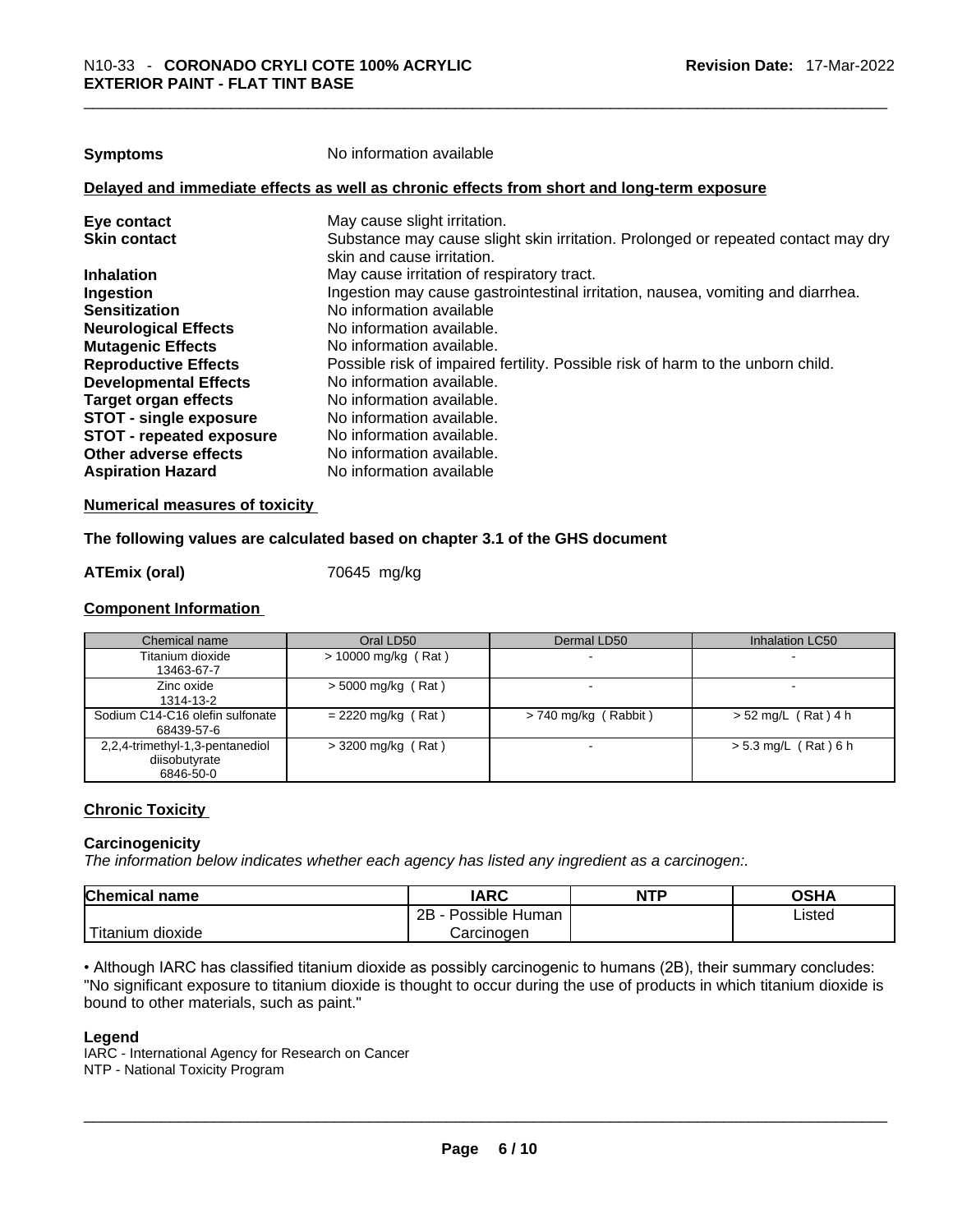OSHA - Occupational Safety & Health Administration

**12. ECOLOGICAL INFORMATION** 

#### **Ecotoxicity Effects**

The environmental impact of this product has not been fully investigated.

#### **Product Information**

## **Acute Toxicity to Fish**

No information available

#### **Acute Toxicity to Aquatic Invertebrates**

No information available

## **Acute Toxicity to Aquatic Plants**

No information available

#### **Persistence / Degradability**

No information available.

#### **Bioaccumulation**

No information available.

#### **Mobility in Environmental Media**

No information available.

#### **Ozone**

No information available

#### **Component Information**

#### **Acute Toxicity to Fish**

Titanium dioxide  $LC50:$  > 1000 mg/L (Fathead Minnow - 96 hr.)

## **Acute Toxicity to Aquatic Invertebrates**

No information available

#### **Acute Toxicity to Aquatic Plants**

No information available

| 13. DISPOSAL CONSIDERATIONS |  |
|-----------------------------|--|
|-----------------------------|--|

# **Waste Disposal Method** Dispose of in accordance with federal, state, and local regulations. Local requirements may vary, consult your sanitation department or state-designated environmental protection agency for more disposal options.<br> $14. \text{ TRANSPORT INFORMATION}$

## **14. TRANSPORT INFORMATION**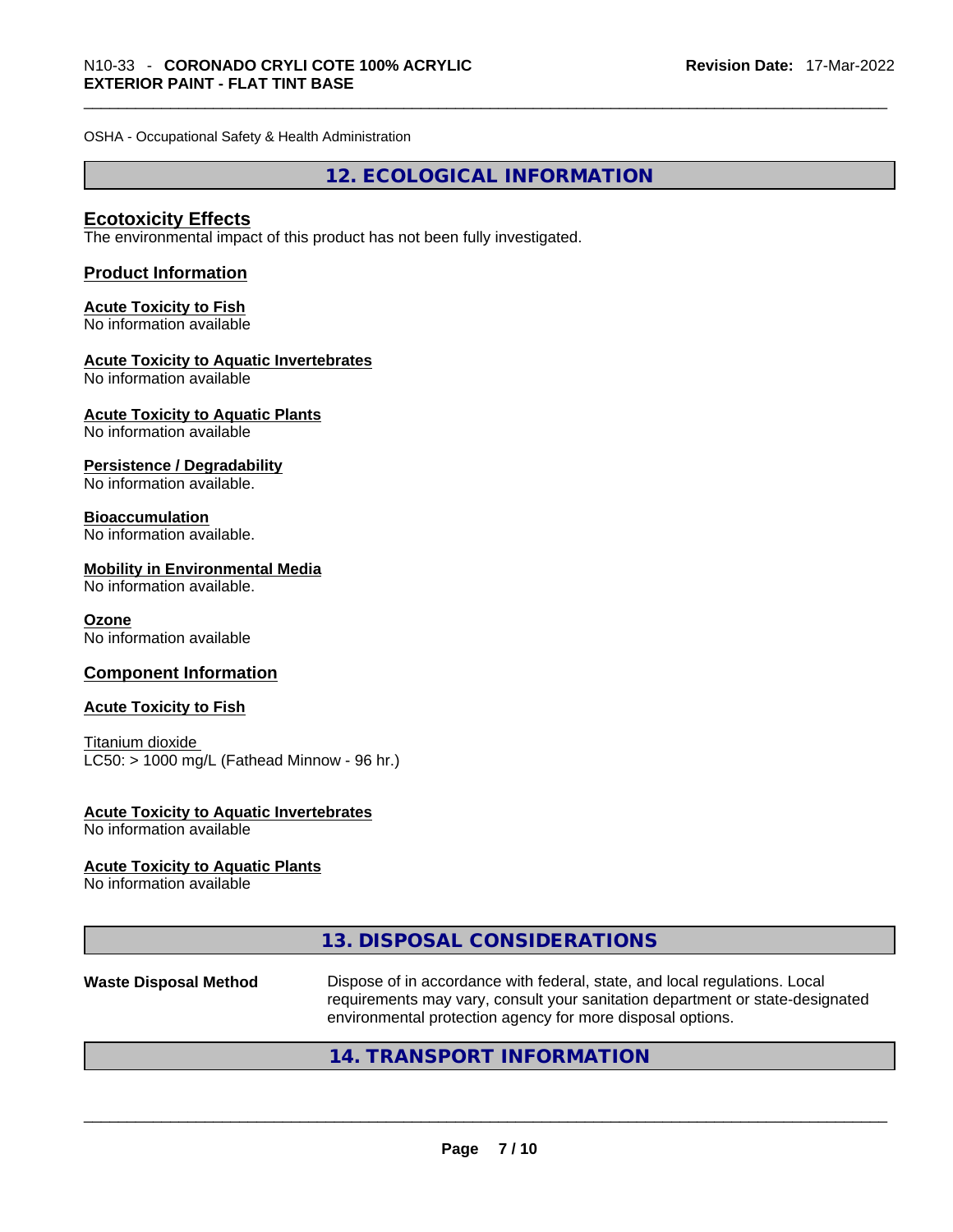| <b>DOT</b>       | Not regulated              |
|------------------|----------------------------|
| <b>ICAO/IATA</b> | Not regulated              |
| <b>IMDG/IMO</b>  | Not regulated              |
|                  | 15. REGULATORY INFORMATION |

#### **International Inventories**

| <b>TSCA: United States</b> | Yes - All components are listed or exempt. |
|----------------------------|--------------------------------------------|
| <b>DSL: Canada</b>         | Yes - All components are listed or exempt. |

#### **Federal Regulations**

| SARA 311/312 hazardous categorization |                |  |
|---------------------------------------|----------------|--|
| Acute health hazard                   | Nο             |  |
| <b>Chronic Health Hazard</b>          | Yes            |  |
| Fire hazard                           | N <sub>0</sub> |  |
| Sudden release of pressure hazard     | Nο             |  |
| Reactive Hazard                       | No             |  |

#### **SARA 313**

Section 313 of Title III of the Superfund Amendments and Reauthorization Act of 1986 (SARA). This product contains a chemical or chemicals which are subject to the reporting requirements of the Act and Title 40 of the Code of Federal Regulations, Part 372:

| <b>Chemical name</b> | CAS No.   | Weiaht-% | <b>CERCLA/SARA 313</b>     |
|----------------------|-----------|----------|----------------------------|
|                      |           |          | (de minimis concentration) |
| Zinc oxide           | 1314-13-2 |          |                            |

#### **Clean Air Act,Section 112 Hazardous Air Pollutants (HAPs) (see 40 CFR 61)**

This product contains the following HAPs:

*None*

#### **US State Regulations**

#### **California Proposition 65**

**WARNING:** This product can expose you to chemicals including Titanium dioxide, which are known to the State of California to cause cancer, and Ethylene glycol which are known to the State of California to cause birth defects or other reproductive harm. For more information go to www.P65Warnings.ca.gov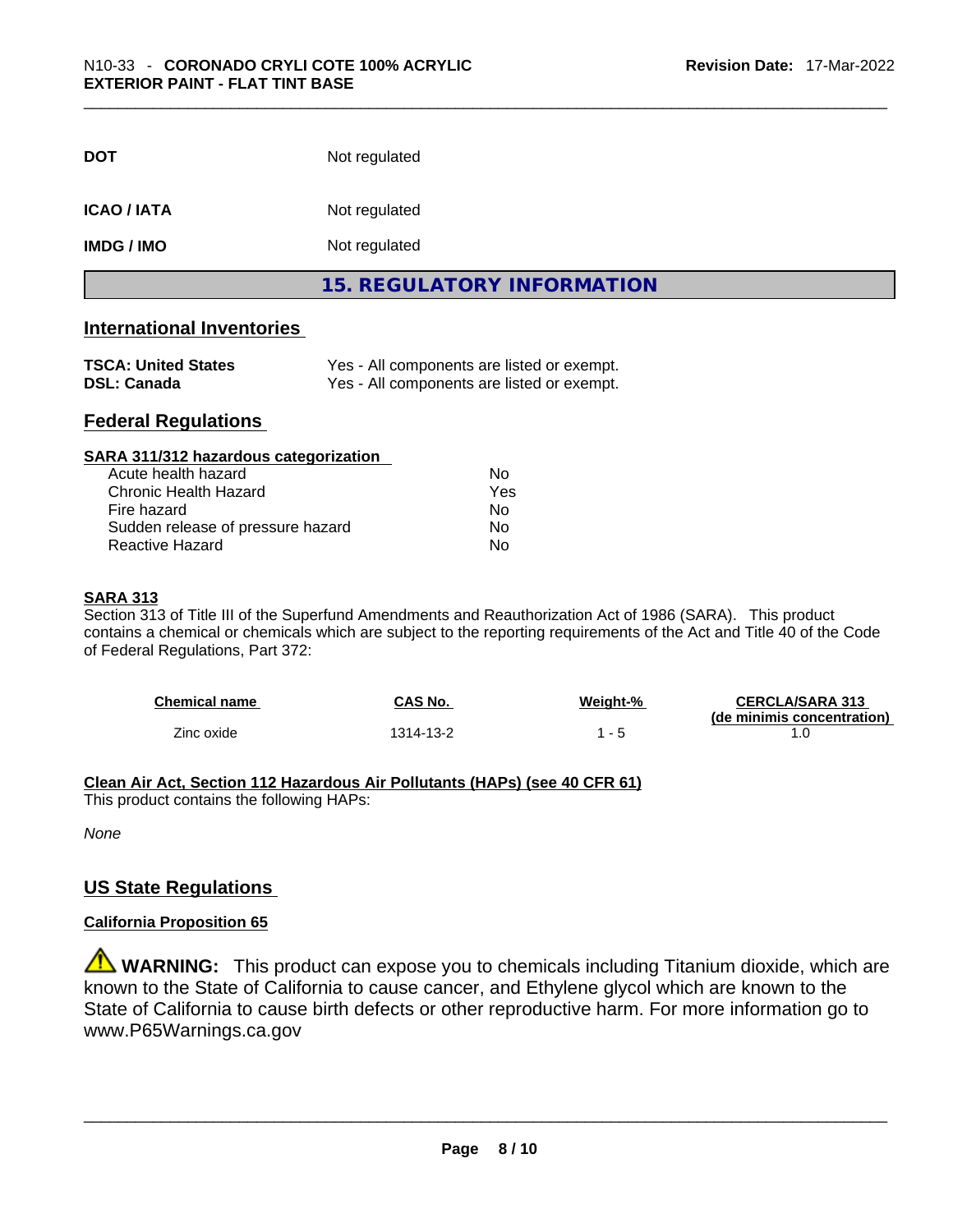#### **State Right-to-Know**

| <b>Chemical name</b> | <b>Massachusetts</b> | <b>New Jersey</b> | <b>Pennsylvania</b> |
|----------------------|----------------------|-------------------|---------------------|
| Titanium dioxide     |                      |                   |                     |
| Zinc oxide           |                      |                   |                     |
| Diatomaceous earth   |                      |                   |                     |

#### **Legend**

X - Listed

### **16. OTHER INFORMATION**

**HMIS** - **Health:** 2\* **Flammability:** 0 **Reactivity:** 0 **PPE:** -

#### **HMIS Legend**

- 0 Minimal Hazard
- 1 Slight Hazard
- 2 Moderate Hazard
- 3 Serious Hazard
- 4 Severe Hazard
- \* Chronic Hazard
- X Consult your supervisor or S.O.P. for "Special" handling instructions.

Note: The PPE rating has intentionally been left blank. Choose appropriate PPE that will protect employees from the hazards the material will *present under the actual normal conditions of use.* 

*Caution: HMISÒ ratings are based on a 0-4 rating scale, with 0 representing minimal hazards or risks, and 4 representing significant hazards or risks. Although HMISÒ ratings are not required on MSDSs under 29 CFR 1910.1200, the preparer, has chosen to provide them. HMISÒ ratings are to be used only in conjunction with a fully implemented HMISÒ program by workers who have received appropriate HMISÒ training. HMISÒ is a registered trade and service mark of the NPCA. HMISÒ materials may be purchased exclusively from J. J. Keller (800) 327-6868.* 

 **WARNING!** If you scrape, sand, or remove old paint, you may release lead dust. LEAD IS TOXIC. EXPOSURE TO LEAD DUST CAN CAUSE SERIOUS ILLNESS, SUCH AS BRAIN DAMAGE, ESPECIALLY IN CHILDREN. PREGNANT WOMEN SHOULD ALSO AVOID EXPOSURE.Wear a NIOSH approved respirator to control lead exposure. Clean up carefully with a HEPA vacuum and a wet mop. Before you start, find out how to protect yourself and your family by contacting the National Lead Information Hotline at 1-800-424-LEAD or log on to www.epa.gov/lead.

| <b>Prepared By</b>      | <b>Product Stewardship Department</b><br>Benjamin Moore & Co.<br>101 Paragon Drive<br>Montvale, NJ 07645<br>800-225-5554 |
|-------------------------|--------------------------------------------------------------------------------------------------------------------------|
| <b>Revision Date:</b>   | 17-Mar-2022                                                                                                              |
| <b>Revision Summary</b> | Not available                                                                                                            |

#### Disclaimer

The information contained herein is presented in good faith and believed to be accurate as of the effective date shown above. This information is furnished without warranty of any kind. Employers should use this information only as a **supplement to other information gathered by them and must make independent determination of suitability and** completeness of information from all sources to assure proper use of these materials and the safety and health of employees. Any use of this data and information must be determined by the user to be in accordance with applicable